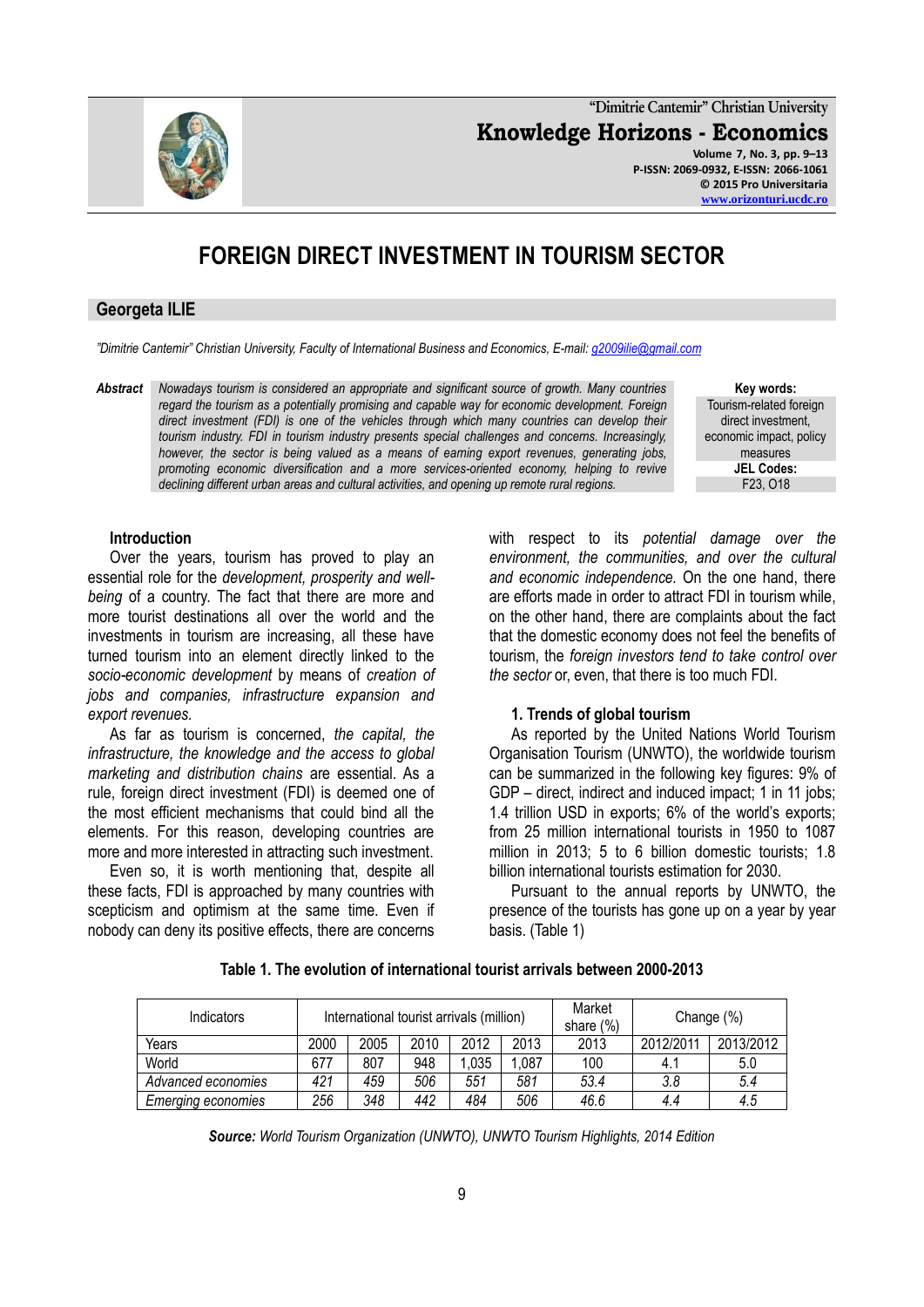As illustrated in table 1, international tourist arrivals (overnight visitors) rose by 5% in 2013, reaching a record 1087 million arrivals worldwide, up from 1035 million in 2012, when the 1 billion mark was exceeded for the first time ever. Even if the global economy has been characterised as being in 'low gear', the demand for international tourism went beyond expectations, with a supplementary 52 million international tourists travelling worldwide in 2013.

Among all the continents, *Europe was the absolute leader,* welcoming 29 million more international tourists in 2013, and raising the total to 563 million. The increase (+5%) was double the region's average for the period 2005-2012 (+2.5% a year). *Asia and the Pacific* recorded the fastest relative increase across all UNWTO regions, with a 6% growth in international arrivals, or 14 million more than in 2012. *Africa* had a growth of 5%, meaning 3 million more tourists, reaching 56 million. In the *Americas*, international arrivals increased by 3% to 168 million, or a growth of five million. The *Middle East* (0%) has not yet managed to return to growth, in spite of the fact that some of their destinations proved to be quire successful.

In comparison with 2013, the *number of tourists has increased in 2014*. Pursuant to the UNWTO's world tourism barometer, in the first half of 2014, global tourism went up by 5% in spite of the fact that the circumstances were not very favourable. It is worth mentioning here the recent geopolitical challenges, including the outbreak of the *Ebola* virus in Guinea, Liberia and Sierra Leone in western Africa, and continued civil unrest in parts of eastern and southern Ukraine.

According to UNWTO's latest report, between January and August 2014, 781 million international tourists were recorded worldwide, which was an increase of 36 million from the same period in 2013. At the regional level, the greatest increase was recorded in the Americas, where tourism increased by 8%.

The second largest increase was encountered in Asia-Pacific, where UNWTO recorded a 5% increase in tourist numbers. Tourist flows into Europe increased by 4%, as stated by UNWTO.

International tourist arrivals at the international level are supposed to go up by 3.3% a year from 2010 to 2030 in order to reach *1.8 billion by 2030*, pursuant to UNWTO's long term estimations. Between 2010 and 2030, arrivals in emerging destinations (+4.4% a year) are expected to go up at twice the rate of those in advanced economies (+2.2% a year). The market share of emerging economies increased from 30% in 1980 to

47% in 2013, and is expected to get to 57% by 2030, which means over 1 billion international tourist arrivals.

## **2. Tourism and FDI**

FDI that result from business travel introduces capital, technology, skills, people, know-how, demand for local supplies to the domestic economy, and brings improvements in trade balances. It can also create new products and provide opportunities for local businesses further down the supply chain.

Before an investment is made in a foreign country, a company will assess the potential of a variety of local destinations. Once successful then the company will roll out its operation, including standardised products and global branding. By applying FDI the destination gains further access to global markets. Loyal corporate partners of a hotel chain will then be presented with the choice of a new hotel, a new destination. The extent to which smaller hotels and tourism businesses can compete is an issue of concern but both have the potential to co-exist.

Recent trends are for global brands to franchise their operations. In so doing they do not directly own the buildings as property management is provided by other companies. Within the hotel sector the company will supply the brand and management services. This has advantages to a hotel group as they are not required to provide the investment for the buildings. In general an investor without knowledge of the hotel industry can acquire land and build a hotel for a foreign company to manage. This is a typical feature of FDI in tourism as compared with other sectors of industry.

*Airport hubs* are critical for increasing FDI by providing connections to a parent company, specialist supplies, and facilitating exports.

Tourism can trigger the economic development due to the fact that it provides a number of *forward and backward linkages.* Hotels and tourist resorts need provisions from *farmers, food and drink companies, construction, communication and utility companies* such as electricity, gas, water and sewerage. Because the effect of tourism investment provides a demand for these services, these are called backward linkages.

When services are offered to other sectors, such as *conference and events management, entertainment industries, tour operations*, and so on, we deal with forward linkages. The issue is to develop these linkages in order to make most of the advantages of FDI to the local economy by means of the local companies. In such case, it goes without saying that the hotel is at the centre of the value chain. Local farmers can be stimulated to adapt production methods in order to provide the hotels with fresh products, instead of importing food.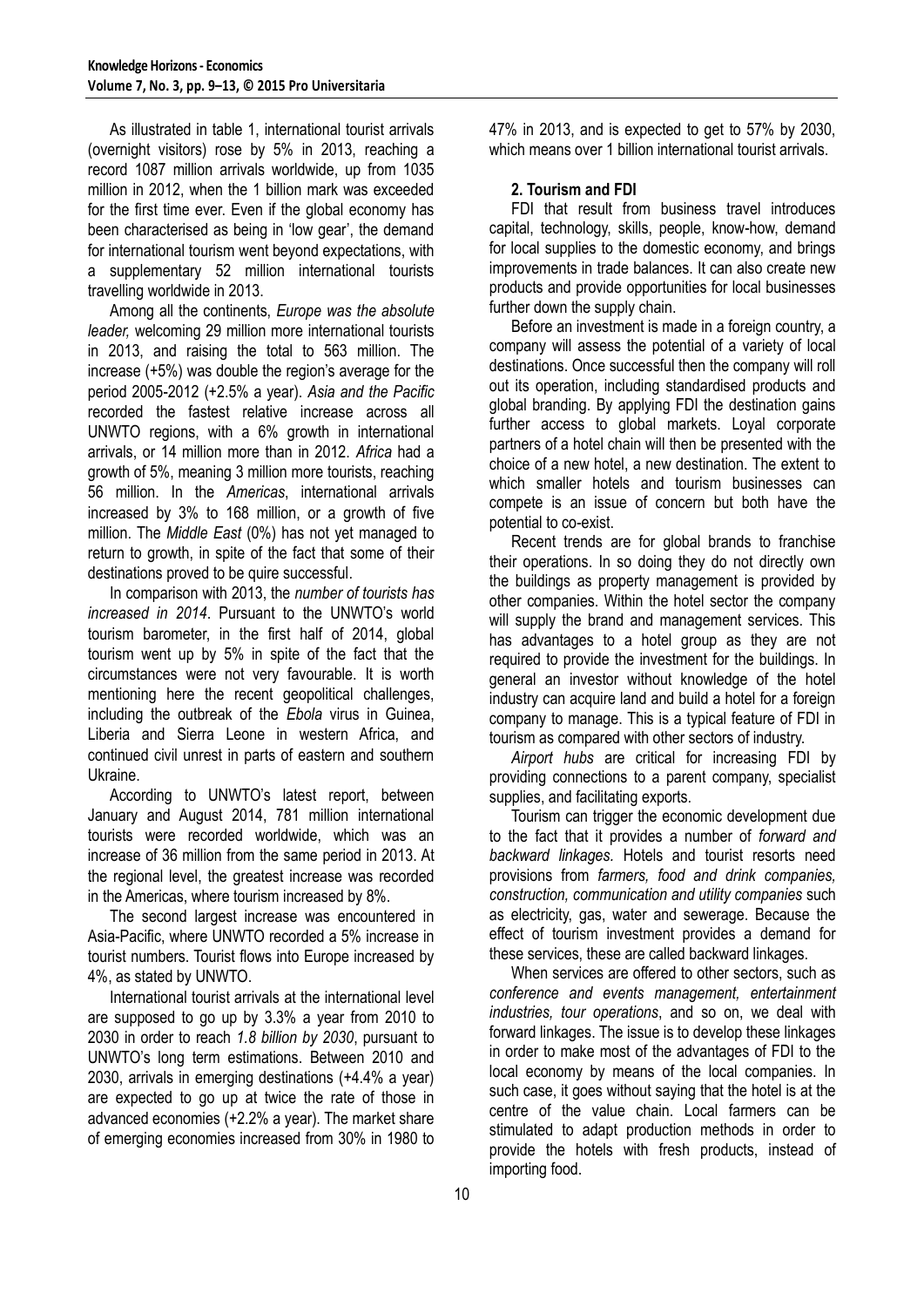There have been studies on the negative effects of the tourism industry investigating the way in which the community values and the *environmental quality* are affected because it is necessary to know how to handle these negative effects appropriately and to stimulate the advantages.

In order to develop the tourism industry, it is essential to have the *infrastructure*, including transport, utilities and telecommunications to a certain standard otherwise investment is needed. In case of the developing countries which are deficient in the necessary capital, technology or knowledge, FDI is perceived as a means of filling the gap.

As unexpected as it may seem, tourism is deemed an *unglobalized* activity given the fact that the range of its sub-activities is very narrow. *FDI is concentrated in a section of tourism activities*. For instance, they appear to occur most frequently in hotels, restaurants, passenger transport rental equipment; occasionally in railway passenger transport services, air passenger transport services; rarely in road passenger transport services, water passenger transport services, passenger transport supporting services, travel agencies and similar, cultural services, sports and other recreational services.

As a conclusion, the foreign profile of transnational corporations (TNCs) in tourism is very different from their profile in other activities. The majority of the world's hotel chains do not have a physical presence in many countries. For the most part only the largest chains or those operating at the top end of the market have a truly global reach. Similarly, most travel agents and tour operators do not have dedicated offices in the countries to which their clients travel. Foreign investment is increasing in transport services such as airlines, but it is still relatively small in scale compared to other economic activities. Moreover, in airlines in particular, *alliances* are more common than equity investments. The inward FDI stocks are concentrated primarily in hotels and restaurants, and secondly in air and water transport.

### **3. The impact of FDI on tourism**

Studies reveal that the three main factors that determine the impact of tourism-related FDI (TFDI) are: the geography of that country, the level of development (and maturity) of the tourism industry in a particular country, and the policy environment.

The *geography of a country* is said to be essential in the process influencing the impact of TFDI depending on their *natural resources* such as beach versus wildlife (safari) or other *natural tourist attractions* (or a combination of the two). In case of the countries provided with wildlife or natural resource attraction it has been proved that local communities need to

engage more with respect to sourcing and corporate social responsibility. It is said that the impact here is felt immediately unlike the case of urban tourism where effects are distributed to a wider extent.

The *level of development* of the tourism industry in a particular country is considered to result in a different impact of TFDI. Thus, in countries where tourism is a mature sector, the tourism industry has built reliance on local sourcing, *leading to stronger and wider linkages with the local economy* than in the case of the less mature ones, where a great deal of sourcing comes from overseas (because of the absence of locally available quality supplies).

The *policy environment* consists of policy reforms that generate further inflows of FDI (not only in the tourism industry). This can be adapted so as the foreign and domestic private sectors could efficiently benefit from each other leading to the *creation of a welcoming environment.*

Specialists argue that in the case of a more mature industry, the level of reliance on local private providers and their ability to live up to the industry's expectations, tends to be higher. As a result, the linkages of TFDI with the domestic economy will be greater, leading to a positive effect.

As well as that, specialists argue that the development dimension of TFDI may differ depending on the *regional integration*. It is worth mentioning that a lot of nations are part of various regional groupings (EU, NAFTA, APEC, ASEAN etc.).

Further factors influencing the impact of TFDI are the historical contexts, the motivation and corporate strategy of the TNCs.

The TNCs contribution to the creation of value in a host country, and the extent to which that value is obtained by local companies and the government (e.g. in taxes), as well as by TNCs, all these can have a great effect on tourism-related FDI.

The development of a country may be influenced by the presence of FDI by means of *promoting trade and transfers of knowledge, skills and technology*. On the other hand, TNCs cannot replace the local effort; they can only provide access to tangible and intangible assets and speed up local investment and capabilities.

The tourism is such a *crosscutting industry*, it can also potentially create spillovers into further investment, jobs and growth in other sectors of the economy.

However, in spite of the fact that the role played by the FDI is inestimable, FDI is not the *solution to all the problems* as it cannot by itself put a stop to the marginalization of developing and less developed countries.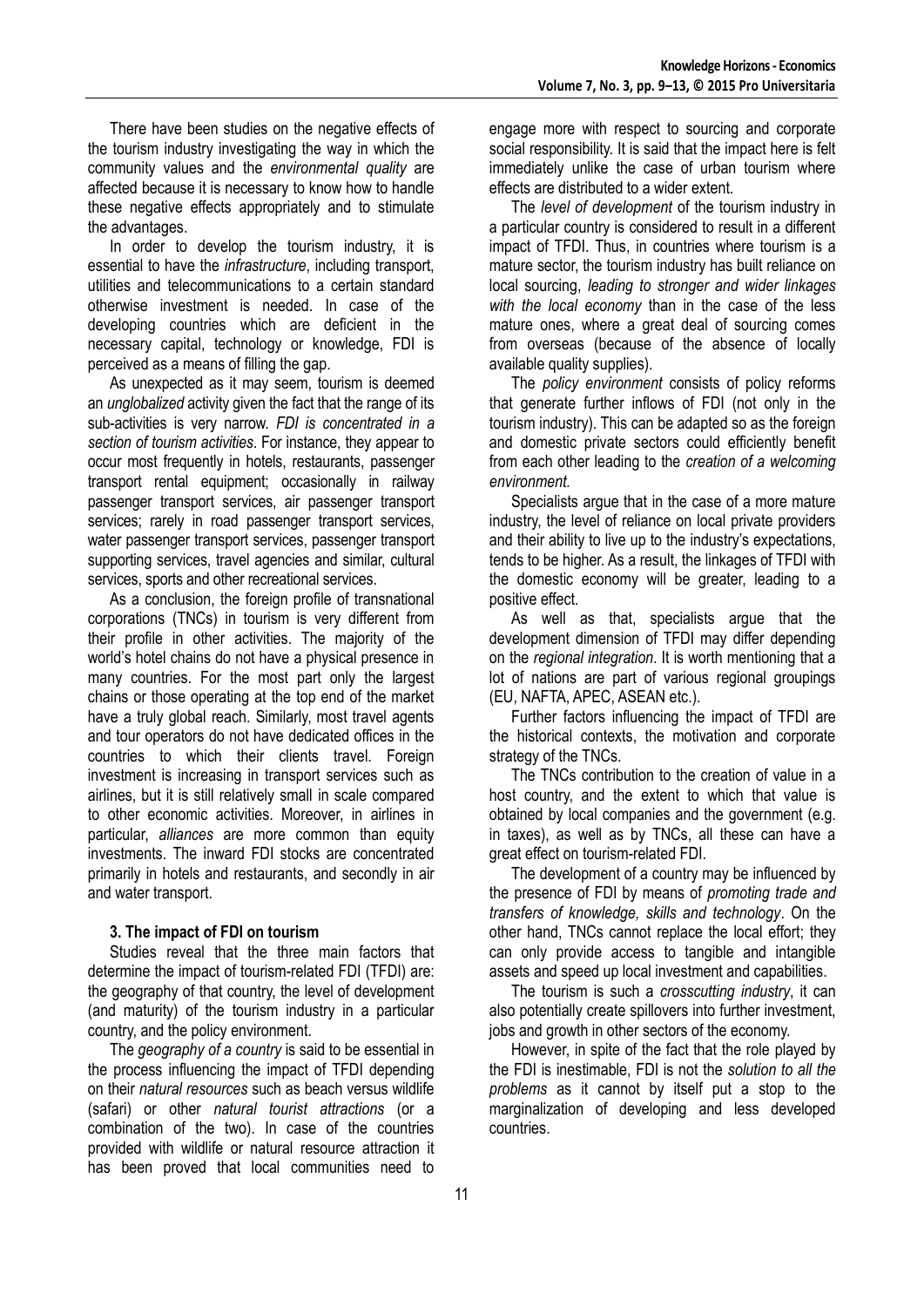## **4. Policy approach of FDI in tourism**

For the purpose of attracting more investment, a lot of countries have taken policy measures necessary for the promotion of their tourism sector. With this intention, the entire policy framework has to be created so as the country to take full advantage of all the opportunities and reduce any costs involved by the investment.

TFDI policy cannot be separated from the wider policy framework as there is the risk to gain only a limited benefit from attracting investors in the absence of the necessary policies. So it is crucial to have a coherent and integrated policy framework.

As the tourism industry is related to a lot of interlinking activities including provision of services by many providers, whether private or public, the amount and scope of policies that need consideration are large, extensive and varied. They consist of environmental laws and regulations, vision in town planning and rules, general education and specific tourism-related educational policies, a transport policy, a labour policy, a wide range and level of financial institutions, health and safety standards, an agriculture policy and telecommunications.

Not only these policies have to be created but they have to be put into force as well. This demands sufficient human and financial resources to be allocated at the national, regional and local levels.

Eventually, local communities have to be supported by means of proactive policies in order to gain the *skills and resources* necessary for them in order to make the most of the advantages created by tourism.

Considering the fact that every country has its own specific, it stands to reason that an integrated approach is necessary. The countries may differ in terms of natural availability for tourism, created assets, main sources of competition, sources and levels of investment (whether local or foreign), geopolitical history or institutions and, most importantly, wider national policy goals and objectives which should include tourism.

In spite of the fact that each country has to connect all the TFDI policies in an integrated way with the wider policy context, in reality these things happen differently.

There are a lot of countries that have a relatively "*stand-alone" tourism ministry* and some subordinate tourism-related departments and agencies whereas in a small number of countries tourism is united at the ministerial level with other portfolios such as natural resources or trade.

A lot of experts support the presence of a high-level, *inter-ministerial body* for policy-making on tourism in order to promote coordination between government departments, ministries and the private sector.

The presence of foreign hotels and other foreign investors in tourism is very important for the locally available *investment capital, managerial expertise and business know-how.* Indeed they create jobs and attract tourists but it is not sufficient that is why policies should first focus on value creation. This gives rise to the creation of high-skilled and high-paid jobs, as well as the provision of goods and services in the wider tourism value chain.

As well as that, policies should support local companies in acquiring a greater degree of value making sure that they may be equal partners in the process. In such case, the domestic entrepreneurs should improve their capabilities.

## **5. Conclusions**

A lot of countries regard tourism as an open door for economic and human development. It is common knowledge that international tourism is an industry characterised by rapid *growth providing a great deal of opportunities both for corporations and for countries.*

This is the reason why countries are so *open to FDI in tourism and encourage TFDI* so actively. As a result, a lot of trade fairs and other promotional activities are organised, hotel investors or management companies are welcomed with fiscal and financial incentives and a lot of measures are taken in order to guarantee publicprivate partnerships. Nevertheless, we have to mention the fact that in this entire process, countries sometimes fail to take notice of the policies that would allow them to take more advantage from the FDI they attract.

In order to make sure that the countries benefit more from TNC participation in the tourism industry and the potential negative impact is as low as possible, it is crucial to have an integrated, coherent approach and policy framework. In such case, the tourism should be promoted in a different manner, so that it can create more and better linkages throughout the value chain.

For instance, *ecotourism is very popular* nowadays bringing clear advantages for the environment; however it does not lead to the creation of jobs. Thus, tourism needs to adapt more with a country's objectives for human and social development, taking into account the resources and the needs of each country in particular. In order for that to be possible it is necessary to have a coordinated approach that includes government promotion of certain key elements.

All things considered, it is worth mentioning that *TFDI* not only provides a lot of opportunities, it also generates a great deal of costs. In addition to that, this sector can prove to be unstable and unprotected in case of external shocks over which a destination has almost no control. Irrespective of the policy approach